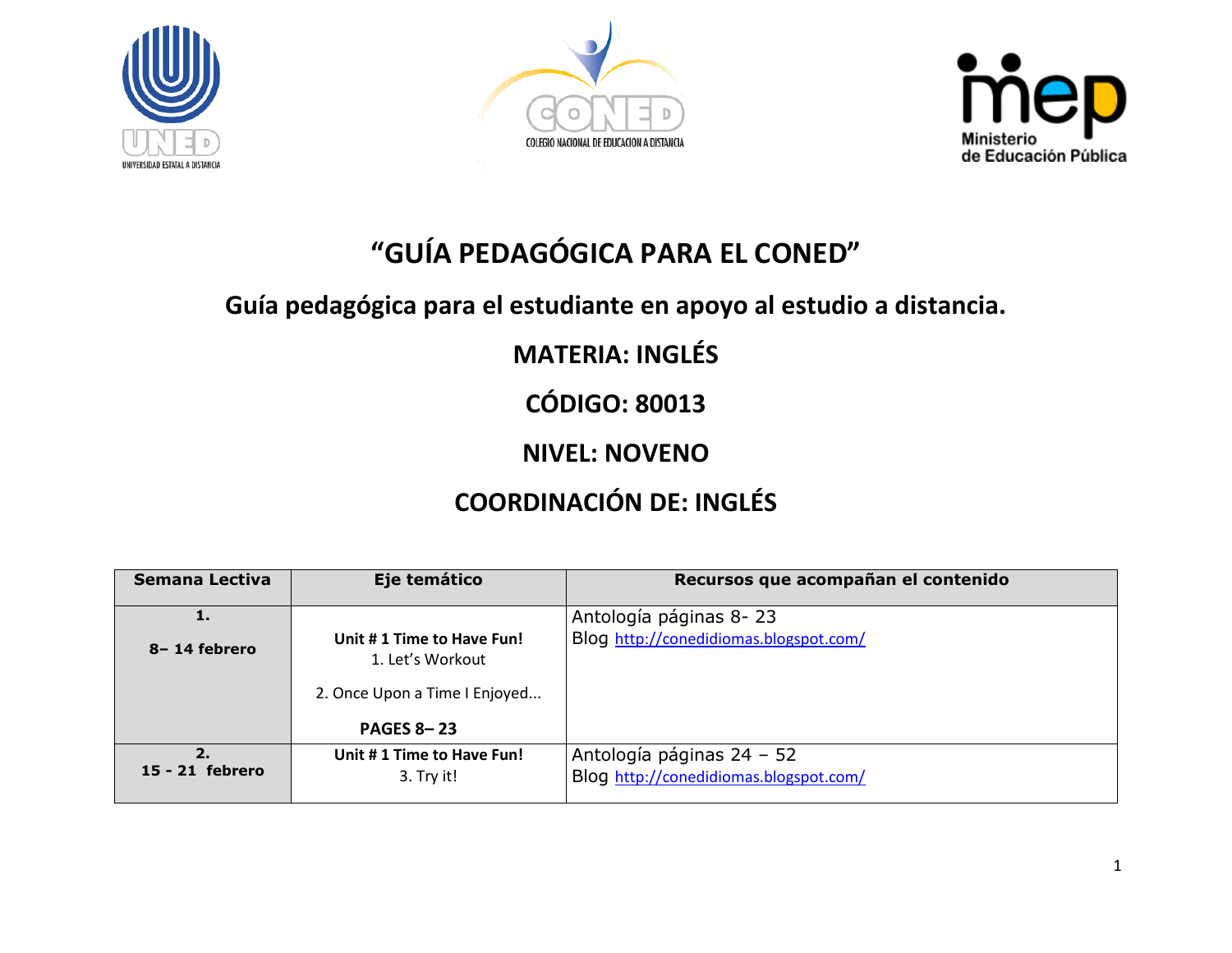





|                     | 4. The Most Fun I've Ever Had!       |                                                                   |
|---------------------|--------------------------------------|-------------------------------------------------------------------|
|                     | <b>PAGES 24-52</b>                   |                                                                   |
| 3.                  | Unit # 2 Online & Connected          | Antología páginas 54 - 72                                         |
|                     |                                      | Blog http://conedidiomas.blogspot.com/                            |
| 22-28 febrero       | 1. Yesterday, Today and Future Media |                                                                   |
|                     | 2. Virtual Communities and Networks  |                                                                   |
|                     | Pages $54 - 62$                      |                                                                   |
| 4.<br>1-7 marzo     | Unit # 2 Online & Connected          | Ejercicios de la Antología                                        |
|                     | 3. New Media and Public Safety       | Antología páginas 63-74<br>Blog http://conedidiomas.blogspot.com/ |
|                     |                                      |                                                                   |
|                     | Páginas $63 - 66$                    |                                                                   |
|                     | 4. The Magical World of Apps         |                                                                   |
|                     | Páginas 67 - 74                      |                                                                   |
| 5.                  | <b>Entrega I Tarea</b>               |                                                                   |
| $8 - 14$ marzo      |                                      | Tips for an Oral presentation                                     |
|                     |                                      | https://www.wikihow.com/Prepare-an-Oral-Presentation              |
|                     |                                      |                                                                   |
|                     |                                      |                                                                   |
| 6.                  | <b>REPASO</b>                        |                                                                   |
| 15-21 marzo         |                                      |                                                                   |
|                     |                                      |                                                                   |
| 7.<br>22 - 28 marzo | I EVALUACIÓN                         |                                                                   |
|                     |                                      |                                                                   |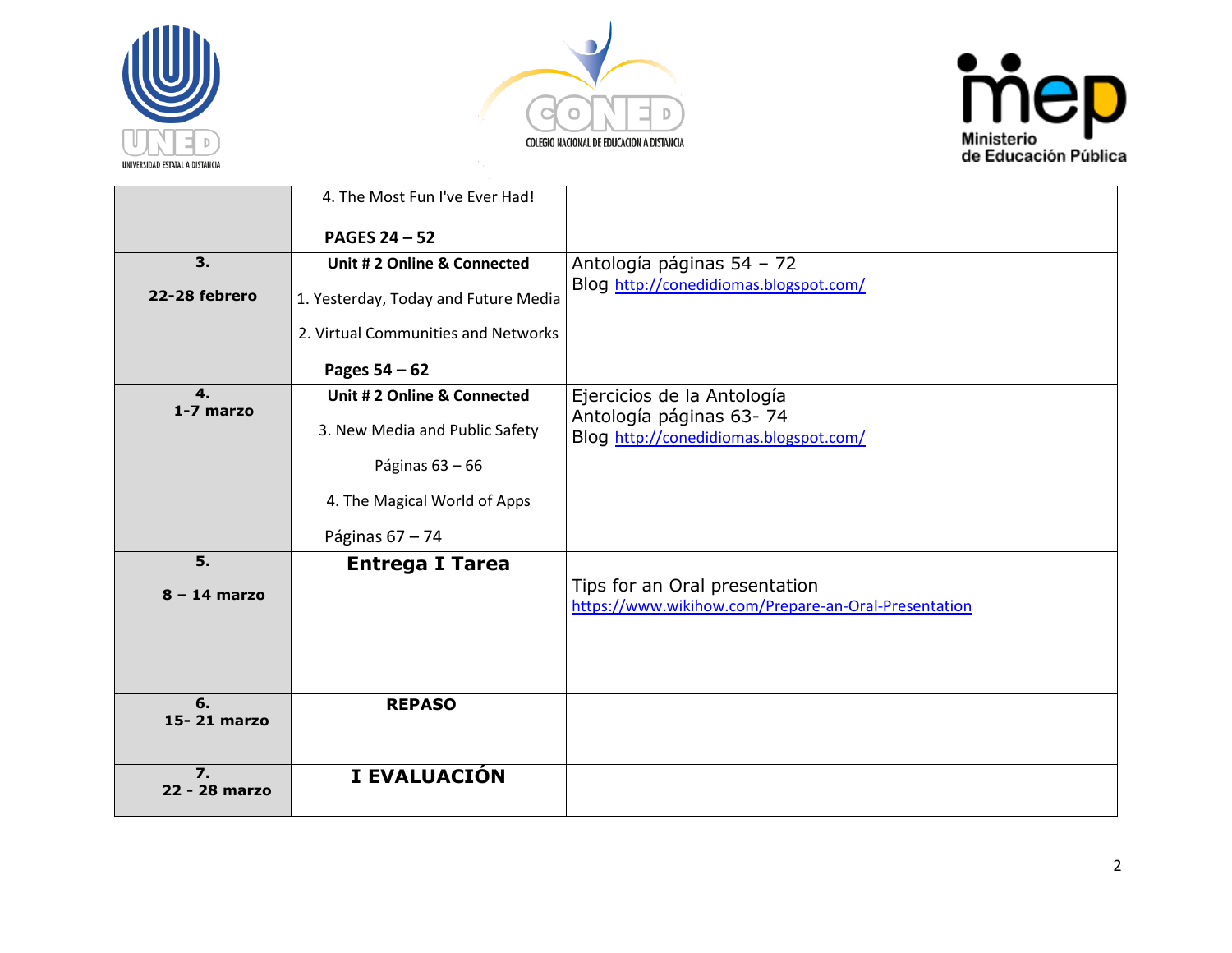





| 8.                      | <b>Semana Santa</b>             |                                                                       |
|-------------------------|---------------------------------|-----------------------------------------------------------------------|
| 29 marzo - $4$<br>abril |                                 |                                                                       |
| 9.                      | Unit #3 Lights, Camera & Action |                                                                       |
| 5 - 11 abril            | 1. What's on TV?                | Antología 76 - 116<br>Blog http://conedidiomas.blogspot.com/          |
|                         | Páginas 76 - 83                 |                                                                       |
|                         | 2. The Best Show Ever           |                                                                       |
|                         | Páginas 84 - 92                 |                                                                       |
|                         |                                 |                                                                       |
| 10.<br>12 - 18 abril    | <b>Entrega II Tarea</b>         | Realizar los ejercicios de la Antología                               |
|                         | Unit #3 Lights, Camera & Action |                                                                       |
|                         | 3. Through the Lens of the      |                                                                       |
|                         | Documentary                     |                                                                       |
|                         | Páginas 93 - 105                |                                                                       |
|                         | 4. Daily News                   |                                                                       |
|                         | Páginas 106 - 116               |                                                                       |
|                         |                                 |                                                                       |
| 11.                     | Unit #4 In the Public Eye!      |                                                                       |
| 19 - 25 abril           | 1. Success vs. Fame             | Antología páginas 118 - 135<br>Blog http://conedidiomas.blogspot.com/ |
|                         | 2. National Role Models         |                                                                       |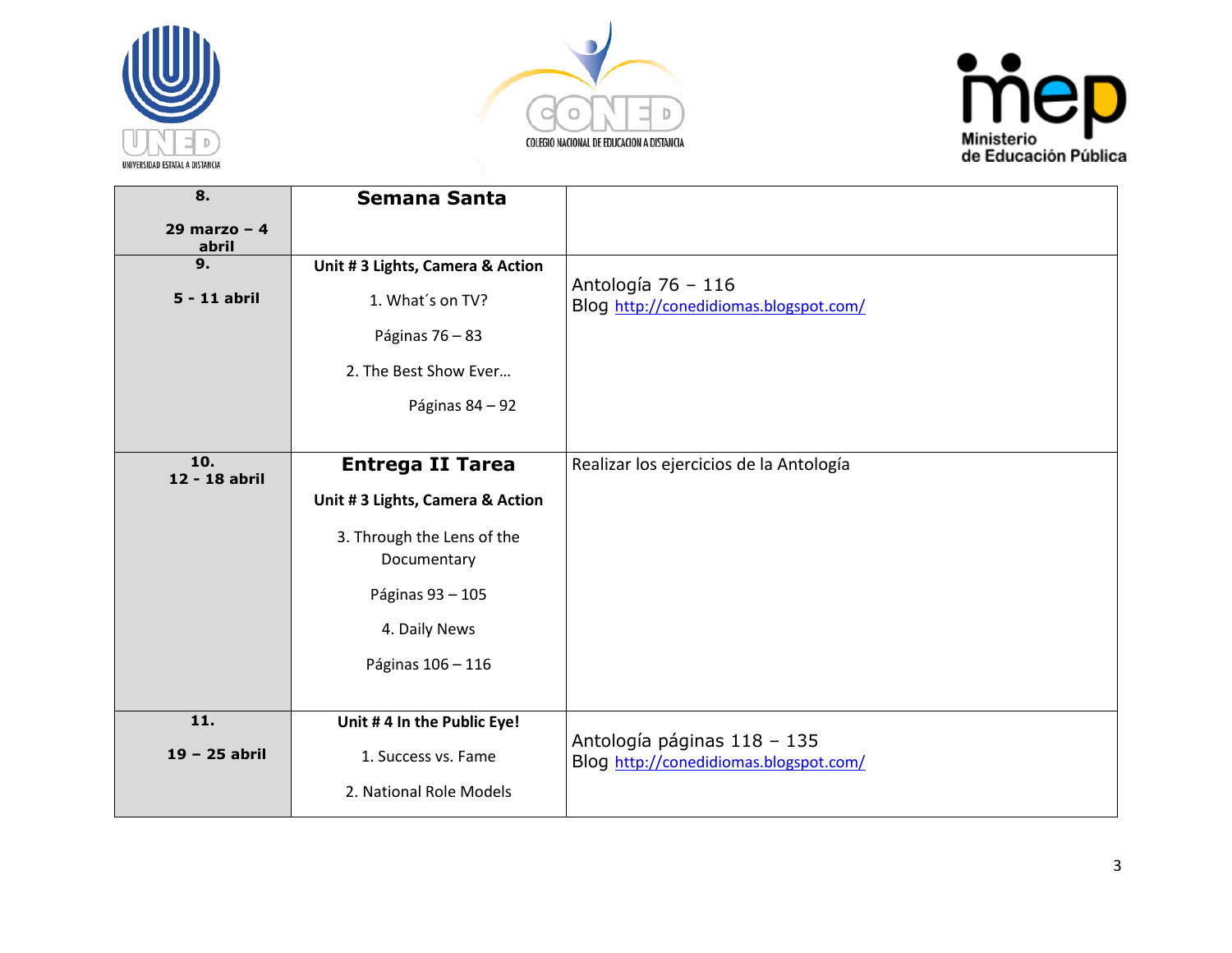





|                     | 3. Contributions of Outstanding<br>Figures to Society<br>4. Breaking News: Read All About It |                                                                                       |
|---------------------|----------------------------------------------------------------------------------------------|---------------------------------------------------------------------------------------|
| 12.                 | II EVALUACIÓN                                                                                |                                                                                       |
| $26$ abril - 2 mayo |                                                                                              |                                                                                       |
| 13.                 | <b>Unit #5 Unexpected Situations</b>                                                         |                                                                                       |
| $3 - 9$ mayo        | 1. Home Emergencies                                                                          | Antología<br>Blog http://conedidiomas.blogspot.com/                                   |
|                     | Páginas 162 - 176                                                                            | https://www.youtube.com/user/ConedCostaRica                                           |
|                     | 2. Emergency Traveling Situations                                                            |                                                                                       |
|                     | Páginas 177 - 192                                                                            |                                                                                       |
|                     |                                                                                              |                                                                                       |
| 14.                 | <b>ENTREGA III</b>                                                                           | Antología                                                                             |
| $10 - 16$ mayo      | <b>Unit #5 Unexpected Situations</b>                                                         | Blog http://conedidiomas.blogspot.com/<br>https://www.youtube.com/user/ConedCostaRica |
|                     | 3. Unanticipated Appointments                                                                |                                                                                       |
|                     | Páginas 193 - 199                                                                            |                                                                                       |